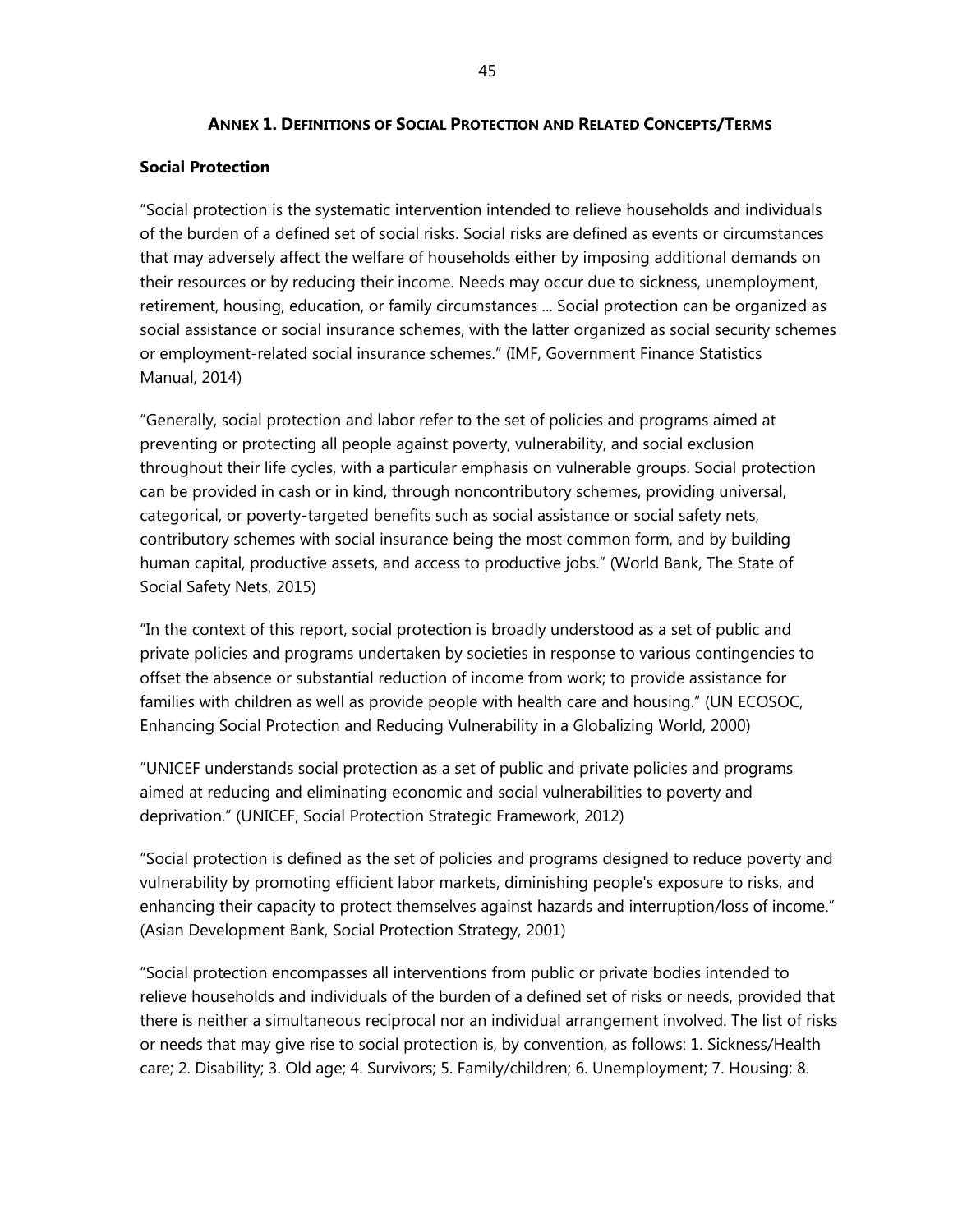Social exclusion not elsewhere classified." (Eurostat, The European System of Integrated Social Protection Statistics (ESSPROS) Manual, 2011)

"[I]n many contexts the two terms, 'social security' and 'social protection' may be largely interchangeable, and the ILO certainly uses both in discourse with its constituents and in the provision of relevant advice to them. In this report, reference is made to 'social protection' both as an alternative expression for 'social security' and to denote the protection provided by social security in case of social risks and needs." (ILO, World Social Protection Report, 2014)

"Social protection refers to policies and actions which enhance the capacity of poor and vulnerable people to escape from poverty and enable them to better manage risks and shocks. Social protection measures include social insurance, social transfers and minimum labor standards." (OECD, Promoting Pro-Poor Growth: Social Protection, 2009)

"DFID takes a narrower definition of social protection that focuses on a sub-set of public actions that help address risk, vulnerability and chronic poverty. These comprise three sets of instruments: social insurance—refers to the pooling of contributions by individuals in state or private organizations so that, if they suffer a shock or change in circumstances, they receive financial support; social assistance—comprises non-contributory transfers that are given to those deemed vulnerable by society on the basis of their vulnerability or poverty; and, the setting and enforcing of minimum standards to protect citizens within the workplace." (DFID, Social Protection in Poor Countries, 2006)

"Social protection describes all public and private initiatives that provide income or consumption transfers to the poor; protect the vulnerable against livelihood risks; maintain and build productive assets and livelihoods activities; and enhance the social status and rights of the marginalized, with the overall objective of reducing the economic and social vulnerability of poor, vulnerable and marginalized groups." (ODI, Guidance Note for DFID: Exploiting the Synergies Between Social Protection and Economic Development, 2014)

"Social protection consists of policies and programs designed to protect people from shocks and stresses throughout their lives… At a minimum, social protection systems include safety nets, labor market policies, insurance options and basic social services, as in education, health and nutrition." (WFP, Two Minutes on Social Protection, 2015)

# **Social Security**

"Social security arrangements refer to social insurance and social assistance programs. The former (e.g., pensions and unemployment insurance) may not necessarily be targeted to the poor, while the latter generally are targeted to the poor." (IMF, Social Safety Nets in Economic Reform, 1993)

"Social security is provided through (a) social insurance (generally covering pensions, unemployment benefits and health care), and (b) social assistance (comprising various in-kind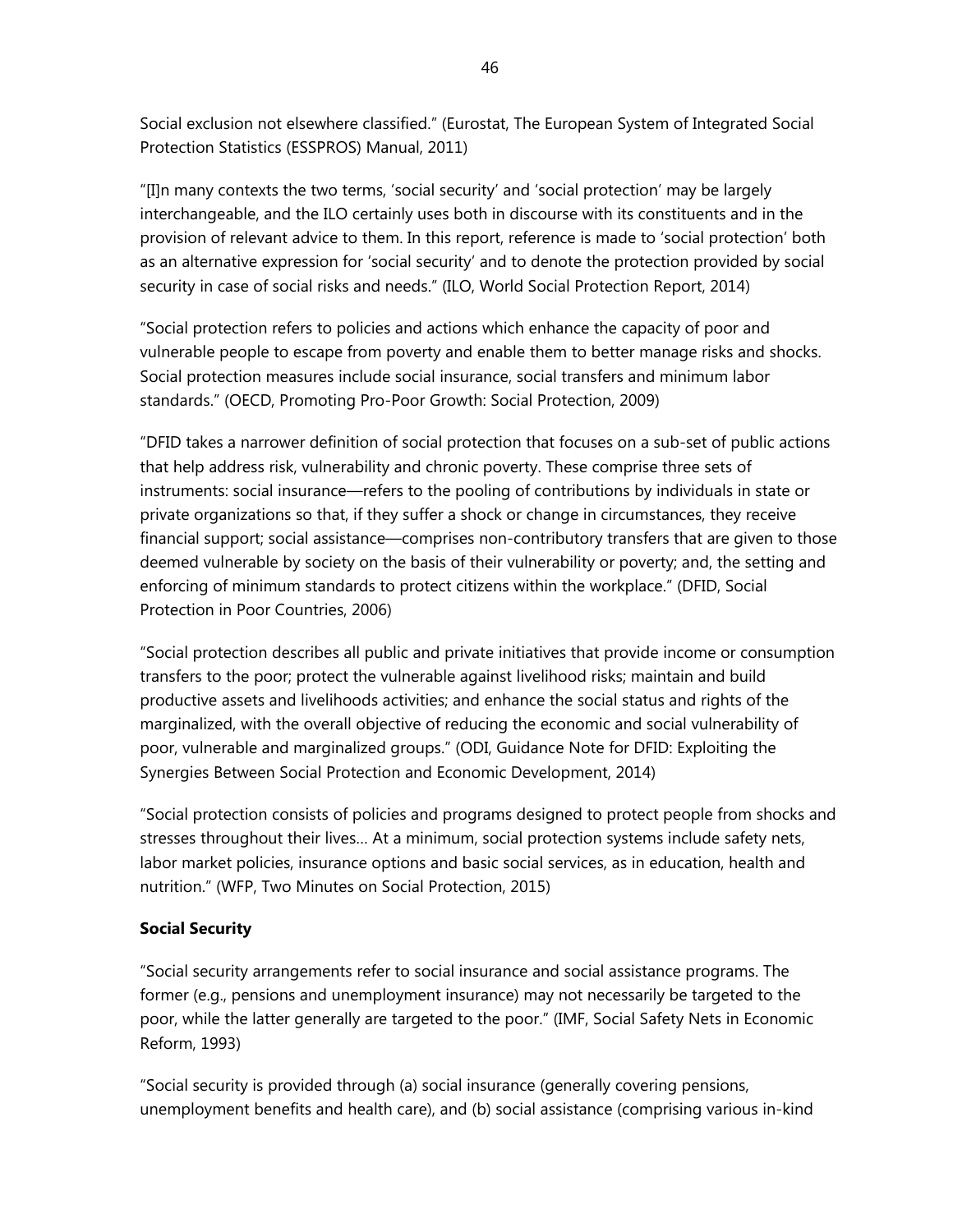and cash transfers to the entire population or to some specific target groups). While the objectives of social insurance are income smoothing and insurance against risks, social assistance is provided to households which are either not covered by any insurance, or are very poor and vulnerable to shocks." (World Bank and IMF, Social Security Reforms and Social Safety Nets in Reforming and Transforming Economies, 1993)

"Social security schemes are social insurance schemes covering the community as a whole, or large sections of the community, and are imposed and controlled by government units. These schemes cover a wide variety of programs, providing benefits in cash or in kind for old age, invalidity or death, survivors, sickness and maternity, work injury, unemployment, family allowance, health care, etc." (IMF, Government Finance Statistics Manual, 2014)

"The notion of social security adopted here covers all measures providing benefits, whether in cash or in kind, to secure protection, inter alia, from: lack of work-related income (or insufficient income) caused by sickness, disability, maternity, employment injury, unemployment, old age, or death of a family member; lack of (affordable) access to health care; insufficient family support, particularly for children and adult dependents; general poverty and social exclusion." (ILO, World Social Protection Report, 2014)

## **Social Safety Nets**

"Social safety nets are defined broadly in this paper to include a range of transfer instruments aimed at mitigating possible adverse effects of reform measures on the poor. These instruments include temporary arrangements, as well as existing social protection measures reformed and adapted for this purpose, such as limited food subsidies, social security arrangements for dealing with various life-cycle and other contingencies (e.g., old-age, disability, unemployment, sickness, and drought), and targeted public works." (IMF, Social Safety Nets in Economic Reform, 1993)

"Social safety nets consist of a combination of measures aimed at protecting the poor from the adverse consequences of economic shocks and structural reforms, and helping them escape poverty." (IMF, Fiscal Adjustment for Stability and Growth, 2006)

"Social safety nets are noncontributory measures designed to provide regular and predictable support to poor and vulnerable people. They are also referred to as safety nets, social assistance, or social transfers, and are a component of larger social protection systems… The review does not consider generalized subsidies as part of safety nets, which in most cases include regressive interventions tied to fuel and energy consumption." (World Bank, The State of Social Safety Nets, 2015)

"Safety nets are programs designed to provide people who are vulnerable to poverty, living in poverty or who are facing food insecurity and other forms of deprivation with predictable and reliable support through food, cash or vouchers. Safety nets are best understood as part of the